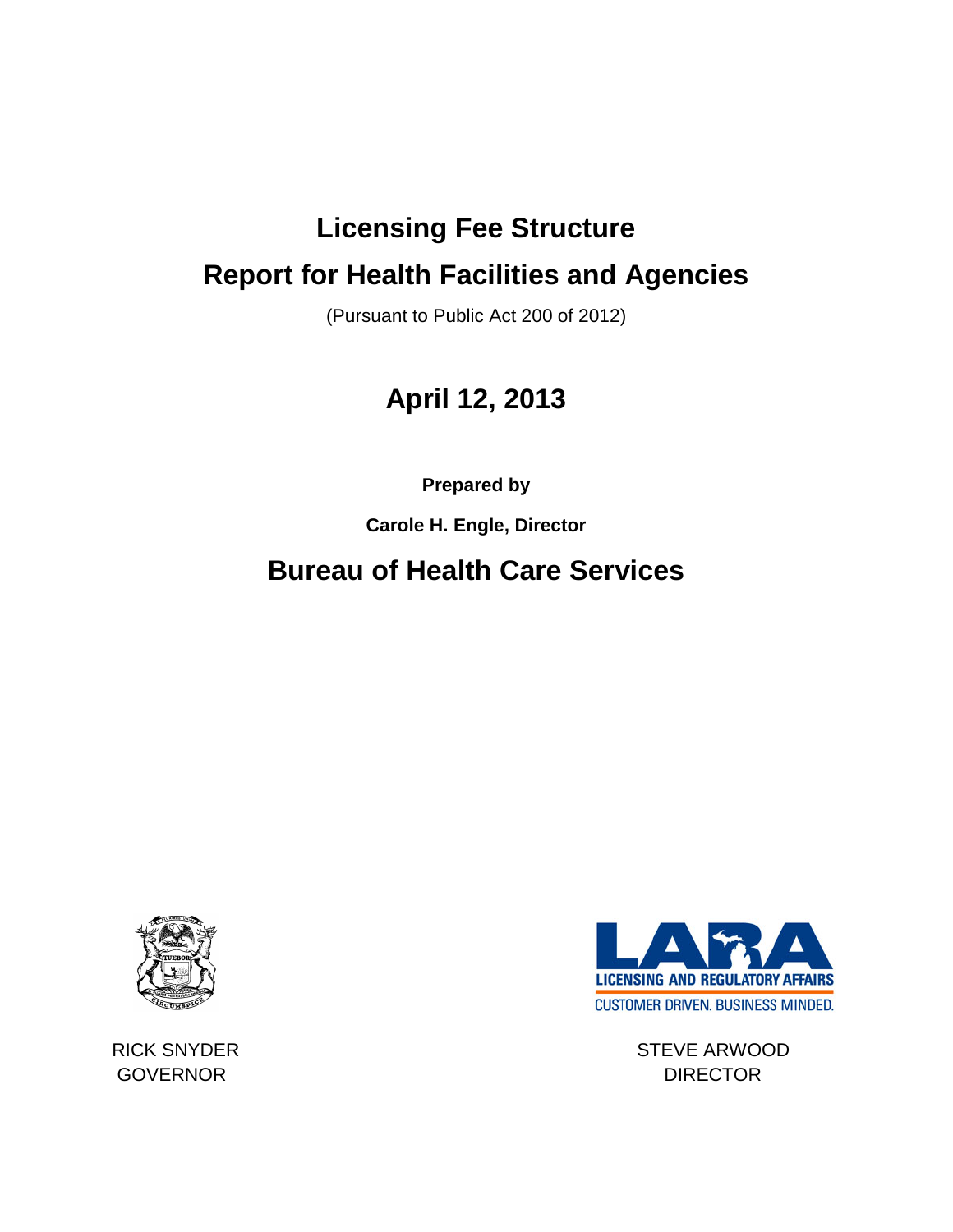#### **TABLE OF CONTENTS**

| STATE LICENSED & FEDERALLY CERTIFIED PROVIDERS 11 |
|---------------------------------------------------|
|                                                   |
|                                                   |

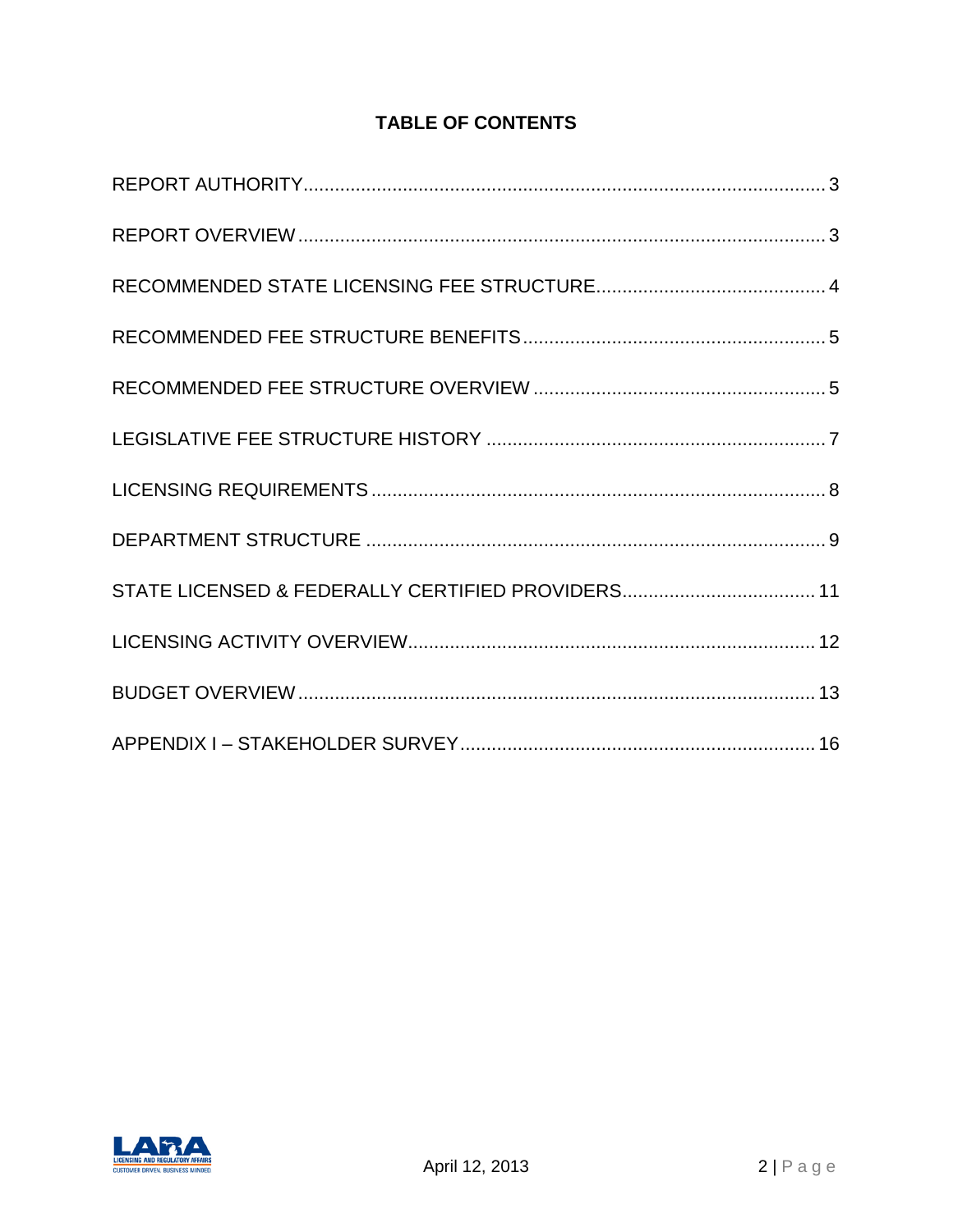#### <span id="page-2-0"></span>**REPORT AUTHORITY**

Public Act 200 of 2012, Section 731:

(1) The bureau of health systems shall prepare a report detailing the number of facilities, locations, and beds for each type of health facility licensed, certified, inspected, or otherwise regulated by the bureau. The report shall also include the bureau's cost to license, certify, inspect, or otherwise regulate each type of facility. The data required by this subsection shall be collected and reported on acute care hospitals, home health agencies, hospices, hospice residences, psychiatric units in general hospitals, psychiatric hospitals, partial hospitalization psychiatric programs, freestanding surgical outpatient facilities (FSOF), laboratories, end stage renal disease (ESRD) facilities, rural health clinics, substance abuse programs, radiation long-term care facilities including nursing homes, hospital long-term care units, county medical care facilities, and radiation machines.

(2) By February 1, the bureau of health systems shall work with interested stakeholders to recommend to the governor and the legislature a schedule of fees to be charged by the bureau for regulating health facilities. The fee schedule proposed by the bureau shall bear a direct relationship to the cost of the service or act, including overhead expenses. The report shall also recommend the necessary statutory and administrative rule changes necessary to implement the recommended fee schedule.

#### <span id="page-2-1"></span>**REPORT OVERVIEW**

In accordance with Public Act 200 of 2011, this report provides the following:

- A proposed fee schedule for State licensing of health facilities and agencies,
- Costs associated with State licensing and federal certification activities,
- Statutory and rule changes necessary to implement the proposed fee schedule, and
- A directory of all health facilities and agencies licensed and certified in the State.

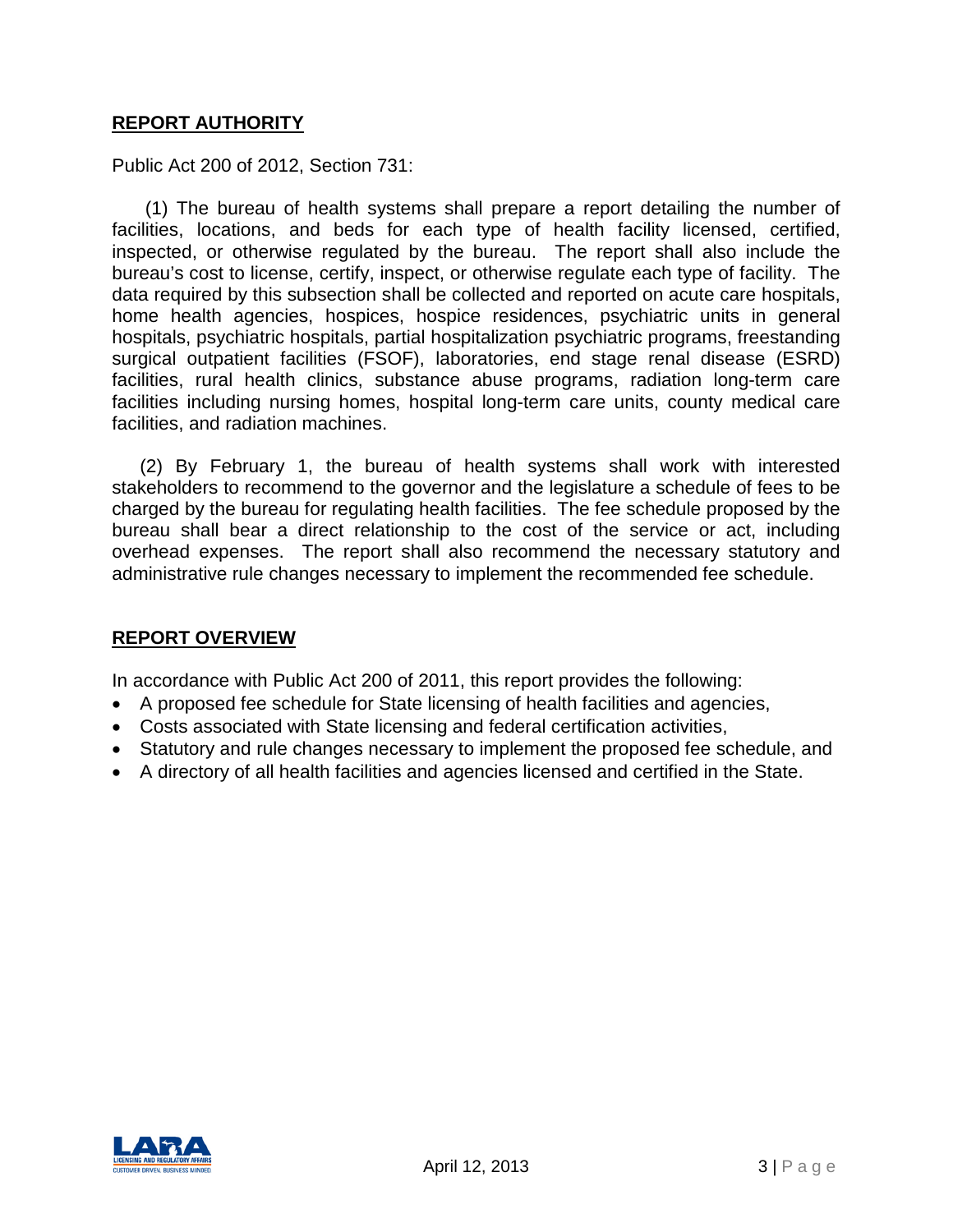# <span id="page-3-0"></span>**RECOMMENDED STATE LICENSING FEE STRUCTURE**

The Michigan Compiled Laws (MCL), specifically 333.20161 and 330.1139, set forth the licensing fees. Licensing fees were established in Code on October 1, 1981 and have remained for the most part unchanged for the last 30 years.

Table 1 is the recommended fee schedule for licensing activities by the Bureau of Health Care Services ("Bureau") within the Michigan Department of Licensing and Regulatory Affairs ("Department"). This table also includes the current fee schedule.

|                                                                          | $$1,500$ per license + \$40 per bed          |
|--------------------------------------------------------------------------|----------------------------------------------|
| Current                                                                  | \$8.28 per bed $x \#$ of years               |
| Hospice AgenciesProposed                                                 | \$1,500 per license                          |
| Current                                                                  | No Licensure Fee                             |
| Hospice ResidencesProposed \$1,500 per license + \$20 per bed<br>Current | \$200 per license $+$ \$20 per bed           |
| Current                                                                  | \$238 per license                            |
| Nursing HomesProposed                                                    | $$1,500$ per license + \$20 per bed          |
| Current                                                                  | \$2.20 per bed                               |
| Psychiatric Hospitals/UnitsProposed                                      | $$1,500$ per license + \$30 per bed          |
| Current                                                                  | $$600$ per license $+ $7.50$ per bed         |
| Partial Psych Hosp Programs*Proposed                                     | See Recommendations                          |
| Current                                                                  | \$600 per license $+$ \$7.50 per Tx position |
| Clinical Laboratories*Proposed                                           | See Recommendations                          |
| Current                                                                  | \$475 per license                            |
| Substance Abuse Programs*Proposed                                        | \$1,500 per license<br>No Licensure Fee      |
|                                                                          | \$3,500 per new license                      |

#### **Table 1 Recommended Health Facility/Agency Licensing Fee Schedule**

\*The Department recommends deregulation of this provider type or reducing the number of provider types to be licensed (inpatient and residential for substance abuse programs).

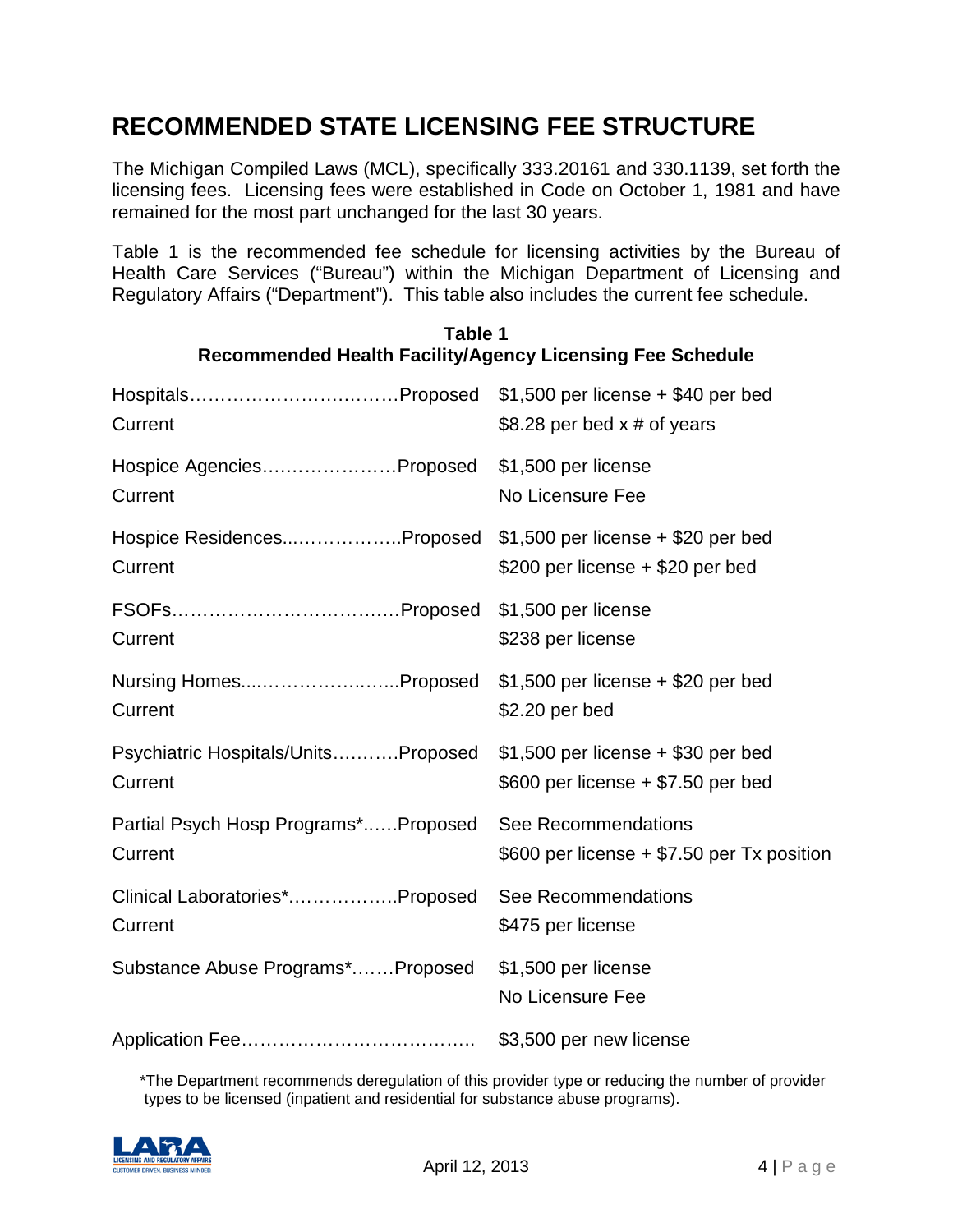The proposed fees are assessed on an annual basis. If licensure is for more than one year, as specified in Code, the proposed fees are multiplied by the number of years for which the license is issued. The Bureau is also proposing an application fee for new providers to assist in covering the initial costs of pre- and post-licensure surveys prior to initial licensure. The application fee does not apply to renewal of a license or for changes to an existing license.

# <span id="page-4-0"></span>**RECOMMENDED FEE STRUCTURE BENEFITS**

The recommended fee schedule will:

- Reduce the need for general fund dollars to support state licensing functions.
- Provide necessary funding to fulfill mandatory licensing activities, such as
	- o Timely processing of licensing applications for new providers,
	- o Routine onsite inspections to assure compliance with state requirements,
	- o Timely issuance of inspection reports, and
	- o Timely inspection revisits to verify compliance.
- Create an application fee for new providers.
- Create an uninformed base fee for renewals and changes in licensure.
- Create an annual fee adjustment mechanism to offset inflationary increases.
- Create an uninformed triennial inspection requirement for all provider types.

## <span id="page-4-1"></span>**RECOMMENDED FEE STRUCTURE OVERVIEW**

The recommended fee schedule includes:

- An annual base license fee for all providers, similar to the current license fee for psychiatric providers. The license fee is designed to cover routine fixed costs that occur no matter the size of the provider. Routine expenditures include administrative costs, periodic onsite inspection visits, issuing licenses, maintaining records, database maintenance, consultations, etc.
- An increase in the existing per bed or per treatment position fee. This proxy allows for an incremental increase in licensing fees based on the size of the health facility or agency. Larger facilities and agencies tend to consume more survey time due to the size and complexity of services offered and potential number of complaints.
- Initiation of a licensing fee for hospice and substance abuse providers consistent with other providers. Currently these providers types are not charged a licensing fee.

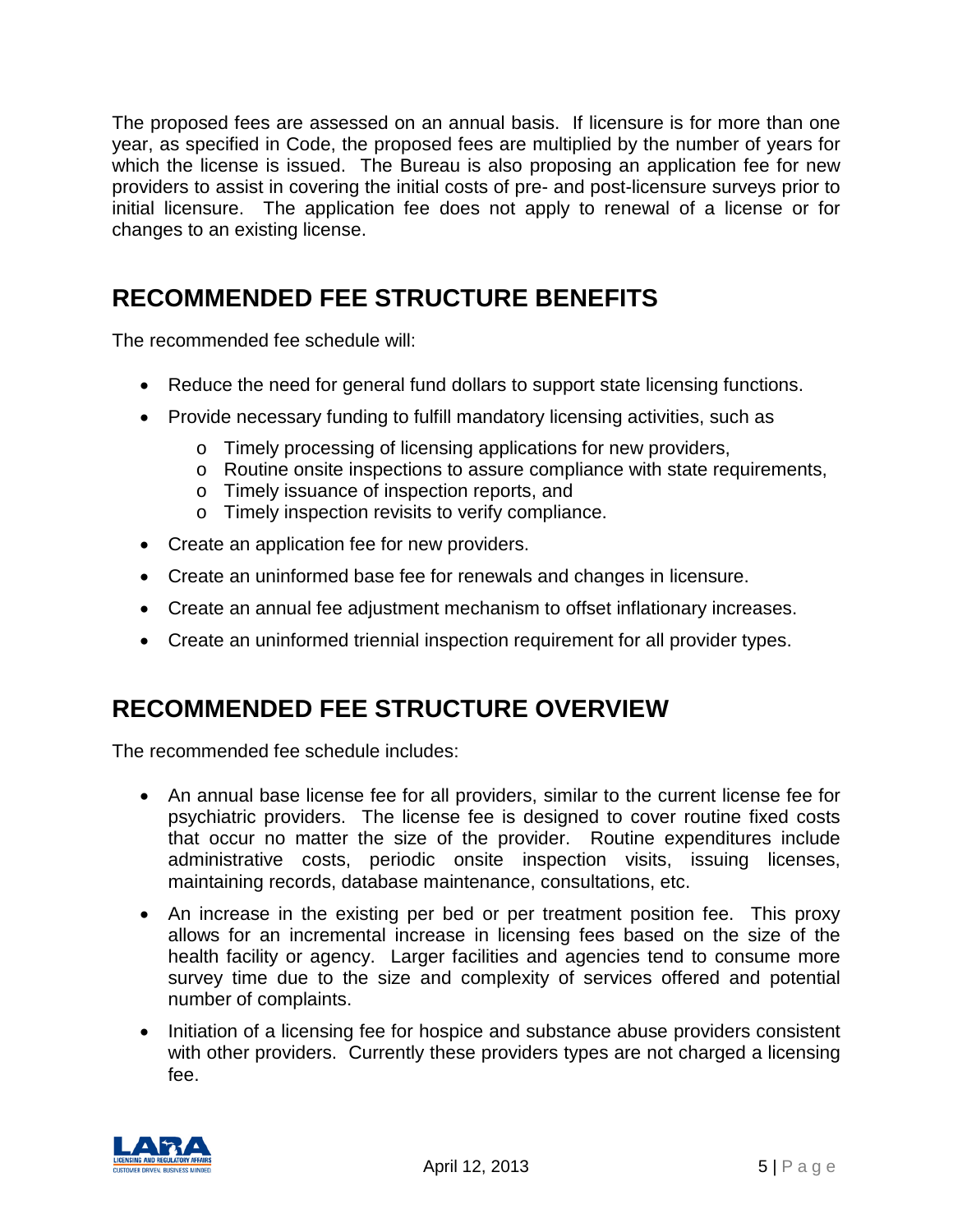- A new initial application fee. This initial fee is to offset the cost of establishing and processing a new provider in the licensing system, as well as the labor intensive work to conduct pre- and post-licensure surveys. New providers will benefit from a timely processing of licensure applications, while not shifting the added costs for this labor intensive process to existing providers under routine licensing fees.
- Create a standardized inspection requirement for all licensed health facilities and agencies. Current inspection requirements call for annual to biennial inspections based on provider type. This fee recommendation is to standardize routine inspections to every three years. These triennial inspections will reduce the cost burden on both the provider and State of Michigan while still assuring patient safety and quality of care oversight.
- Elimination of the State clinical laboratory licensing requirement. State licensing for clinical laboratories was suspended in 1992 under the former Department of Public Health. The Bureau estimates approximately 3,200 existing laboratories could fall under State licensing requirements if re-initiated. A comparable federal program, Clinical Laboratory Improvement Amendments (CLIA), is administered by the Bureau on behalf of the Centers for Medicare and Medicaid Services (CMS) covering nearly 8,000 laboratories in the State.
- Elimination of the State psychiatric partial hospitalization program licensing requirement. State licensure requirements are minimal since these outpatient programs were removed from Certificate of Need oversight/approval in the late 1990s. There is no evidence that patient safety or quality of care would be impacted from deregulation since current requirements are minimal.
- Reduction in the number of service categories that require State licensing for substance abuse programs. There are currently 11 service categories requiring state licensing. The Bureau recommends delicensing all but three service categories: residential, inpatient-intermediate care, and outpatient-methadone. There are approximately 1,700 licensed substance abuse providers in the State. Eliminating nine of the service categories will reduce the number of providers to approximately 220.

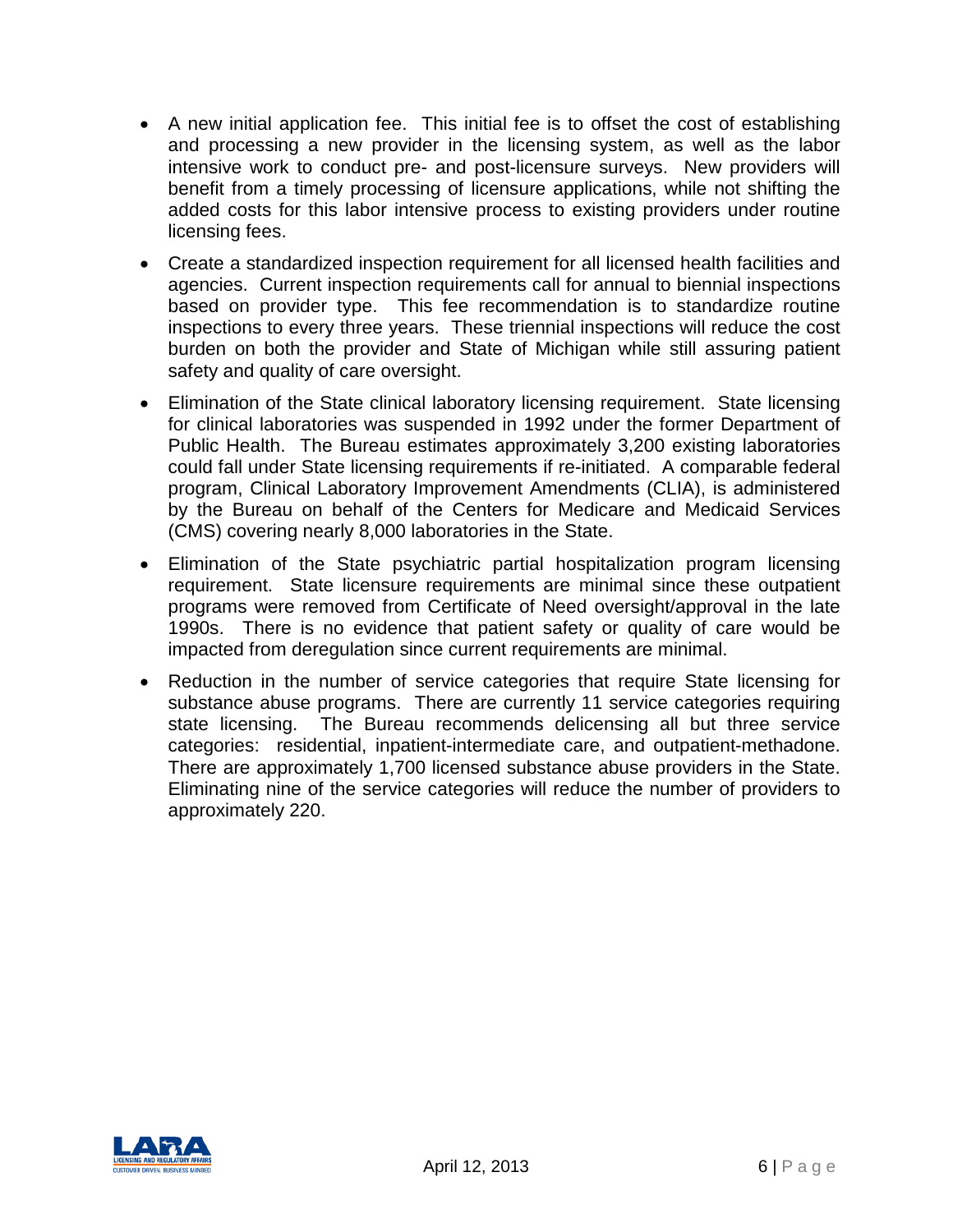Table 2 is an estimate of revenues generated under the current and recommended fee schedules based on licensed health facilities and agencies as of January 2013.

| <b>Facility Type</b>                               | <b>Current Fees</b> | <b>Proposed Fees</b> |
|----------------------------------------------------|---------------------|----------------------|
| <b>Acute Care Hospitals</b>                        | \$216,430           | \$1,299,060          |
| Hospices                                           | \$11,360            | \$207,760            |
| Psychiatric Hospitals, Units, Programs*            | \$64,424            | \$155,250            |
| <b>Freestanding Surgical Outpatient Facilities</b> | \$28,798            | \$181,500            |
| <b>Clinical Laboratories*</b>                      | N/A                 | N/A                  |
| <b>Nursing Homes</b>                               | \$102,865           | \$1,598,140          |
| Substance Abuse Program*                           | \$0                 | \$330,000            |
| <b>TOTAL FEE REVENUES</b>                          | \$411,767           | \$3,771,710          |

**Table 2 Estimated Annual Fee Revenues**

\*Proposed elimination of licensing programs for clinical laboratories and psychiatric partial hospitalization programs and reduction in service categories for substance abuse programs.

# <span id="page-6-0"></span>**LEGISLATIVE FEE STRUCTURE HISTORY**

#### **LICENSING FEES**

Prior to the Public Act 76 of 1981, the licensing fee section of the Public Health Code read, "The department may promulgate rules to prescribe fees for a review of a license application and the issuance or renewal of a license."

Public Act 76 codified the current licensing fees for health facilities and agencies, effective October 1, 1981, under MCL 333.20161(1). Relevant amendments since 1981 are identified below.

Public Act 376 of 1984 amended the fee for clinical laboratories from \$270 to \$475. On September 4, 1992, the former Department of Public Health suspended all State clinical laboratory licensing activities. This action was taken to save general fund dollars at the time. No State clinical laboratory licenses have been issued or fees collected since.

Public Act 267 of 1996 added a licensing fee for hospice residences of \$200 per license and \$20 per bed annually. This amendment did not propose a license fee for hospice agencies that provide in-home care. Last year, the Bureau issued approximately 110 licenses to existing hospice agencies with no licensing fee assessed.

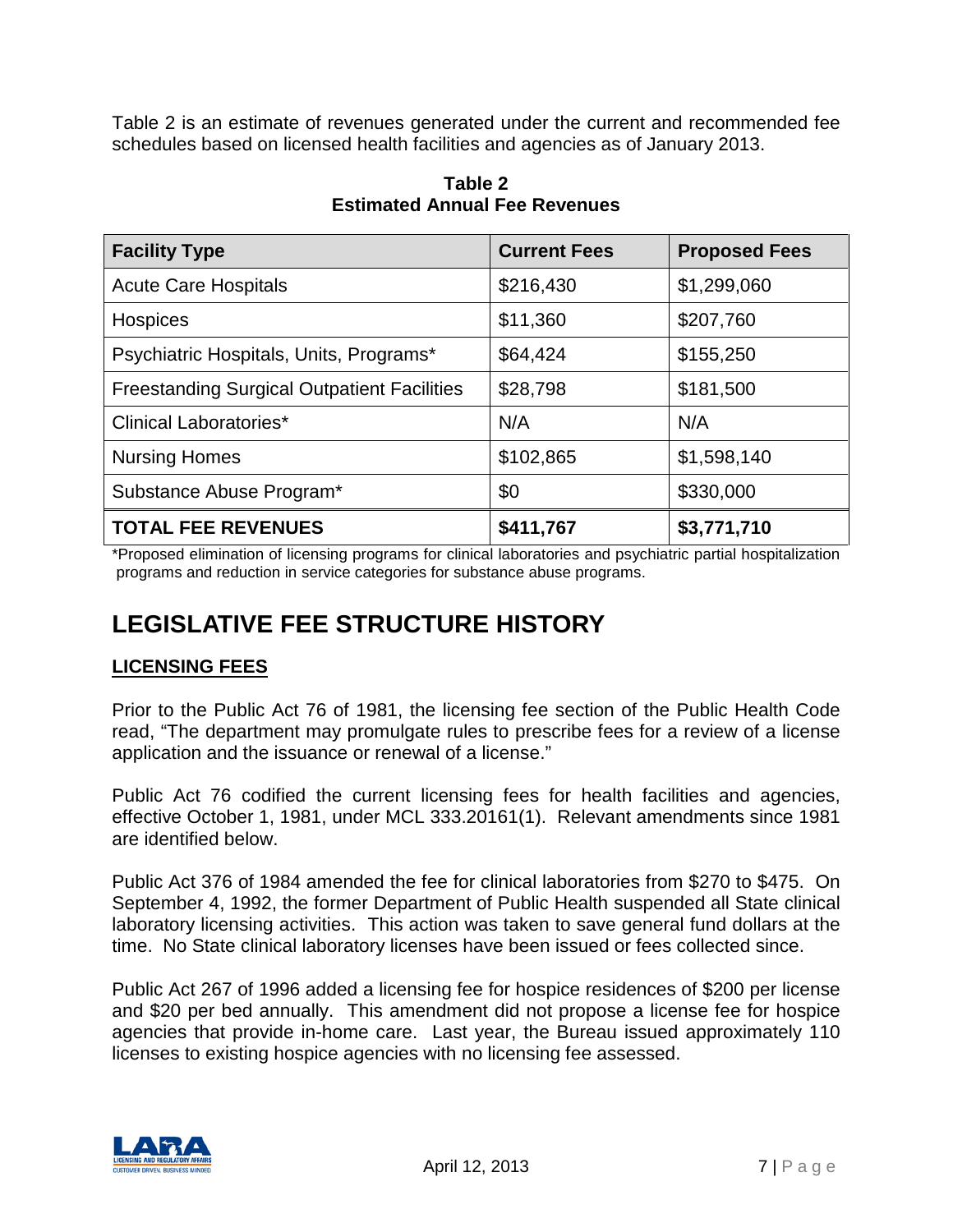#### **ANNUAL COST OF LICENSING ACTIVITIES**

Public Act 469 of 2004 amended MCL 333.20161(9) to read, "The cost of licensure activities shall be supported by license fees."

## <span id="page-7-0"></span>**LICENSING REQUIREMENTS**

#### **HEALTH FACILITIES/AGENCIES**

For purposes of this report, MCL 333.20106 defines a "Health facility or agency" as a clinical laboratory, county medical care facility, freestanding surgical outpatient facility, hospital, nursing home, hospice, and hospice residence.

#### **PROVIDER LICENSING REQUIREMENT**

MCL 333.20141(1) states that, "A person shall not establish or maintain and operate a health facility or agency without holding a license from the department."

MCL 333.6233(1) states that, "A person not otherwise licensed to provide psychological, medical, or social services shall not establish, conduct, or maintain a substance abuse service unless it is licensed under this article."

#### **DEPARTMENT LICENSING DUTIES**

The following excerpts from the Code provide a general overview of core duties of the Bureau related to issuing licenses and monitoring compliance with State requirements.

MCL 333.20131 requires the establishment of a comprehensive system to license and certify health facilities or agencies in order to protect the health, safety, and welfare of individuals receiving care and services in or from a health facility or agency, and assure the medical accountability for reimbursed care provided by a certified health facility or agency participating in a federal or state health program.

MCL 333.20162 (1) requires the issuance of an initial license within 6 months after the applicant files a completed application.

Prior to issuance of a license, the Bureau conducts a pre-licensure survey to verify policies, procedures, and staffing are in place prior to receiving and caring for patients. In addition, MCL 20145 may require a construction permit to be issued prior to construction of or renovation to a health facility.

Some administrative rules require the department to conduct opening surveys for initial licensure within specific time frames. For example, Hospice Administrative Rule 325.13205 requires the department to conduct a survey and investigation of a hospice for initial licensure within the 3-month period following receipt of the application.

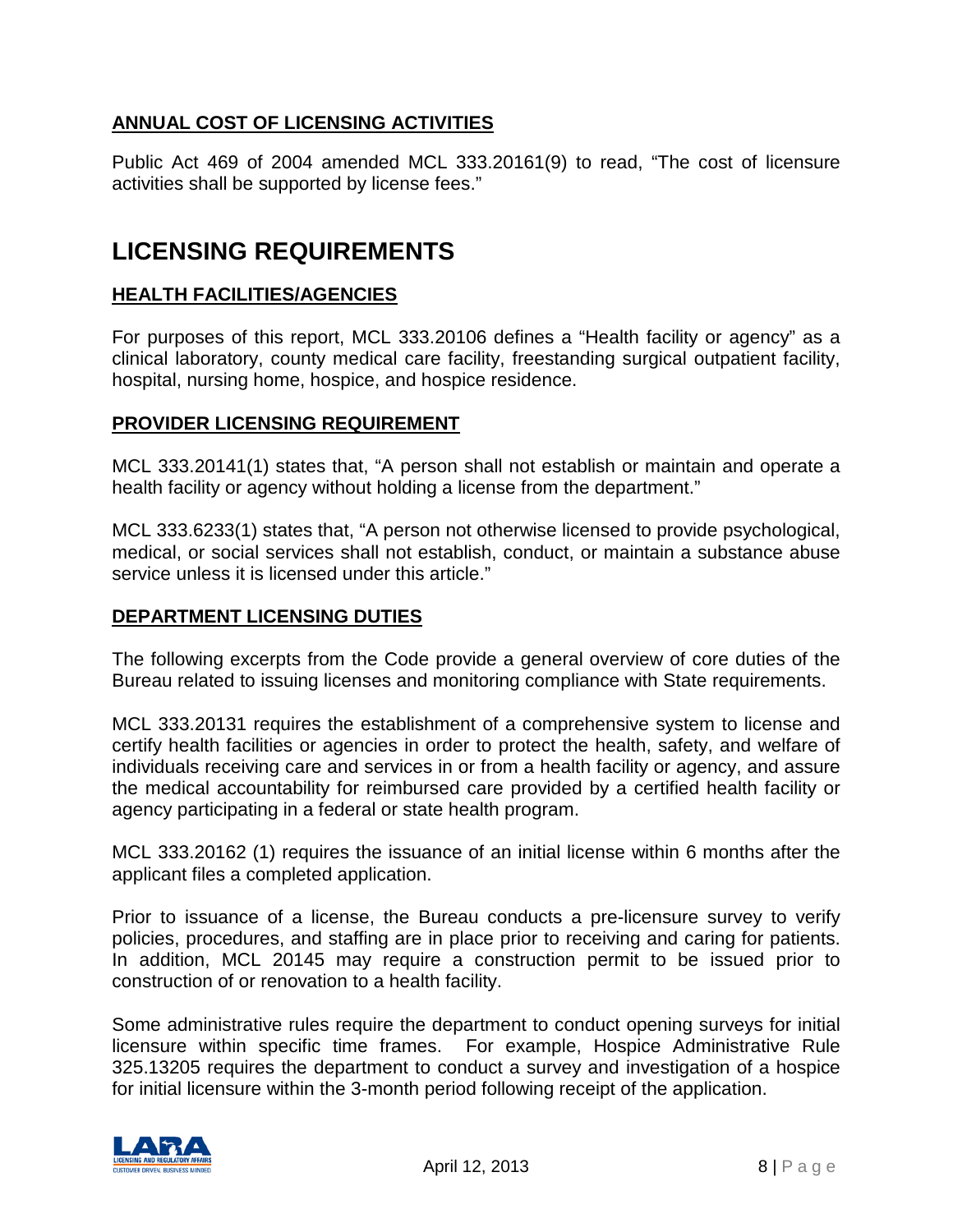Once a pre-licensure survey is conducted, and the health facility or agency demonstrates compliance with State requirements, a post-licensure survey will be conducted after the provider has delivered care to patients. The pre- and post- surveys are designed to assure the health, safety and welfare of patients.

MCL 333.20164 (1) requires a license to be issued for one to two years. Licenses are then renewed through the department's online licensing system.

MCL 333.20155 (1) requires the department to make annual visits to each health facility or agency licensed for the purposes of survey, evaluation, and consultation, as well as to investigate complaints.

MCL 333.20155 (2) requires the department to make at least a biennial (every two years) visit to each licensed clinical laboratory, each nursing home, and each hospice residence for the purposes of survey, evaluation, and consultation.

MCL 333.20155 (3) requires the department to make a biennial visit to each hospital for survey and evaluation for the purpose of licensure. This provision can be waived if the hospital meets certain requirements set forth by Code.

<span id="page-8-0"></span>MCL 333.6238 requires the department to issue substance abuse licenses annually and under Section 6241 conduct onsite inspections of these licensed programs.

# **DEPARTMENT STRUCTURE**

#### **DEPARTMENT OF LICENSING AND REGULATORY AFFAIRS (LARA)**

The Department is composed of agencies and commissions that promote business growth and job creation through streamlined, simple, fair, and efficient regulation, while at the same time protect the health and safety of Michigan's citizens.

#### **BUREAU OF HEALTH CARE SERVICES (BHCS)**

The Bureau serves to protect and improve the health status of Michigan citizens through the development, maintenance and assurance of safe, effective, efficient and accessible health care services delivered through health care facilities and to promote the development of appropriate regulatory policies to achieve a safe, efficient and effective health care delivery system.

The Bureau is responsible for State licensing of health facilities and agencies under the Public Health and Mental Health Codes. In addition, the Bureau is the State agency in Michigan responsible for conducting certification surveys on behalf of the Centers for Medicare and Medicaid Services (CMS) to assure that covered health providers meet the federal conditions of participation for the Medicare and Medicaid programs.

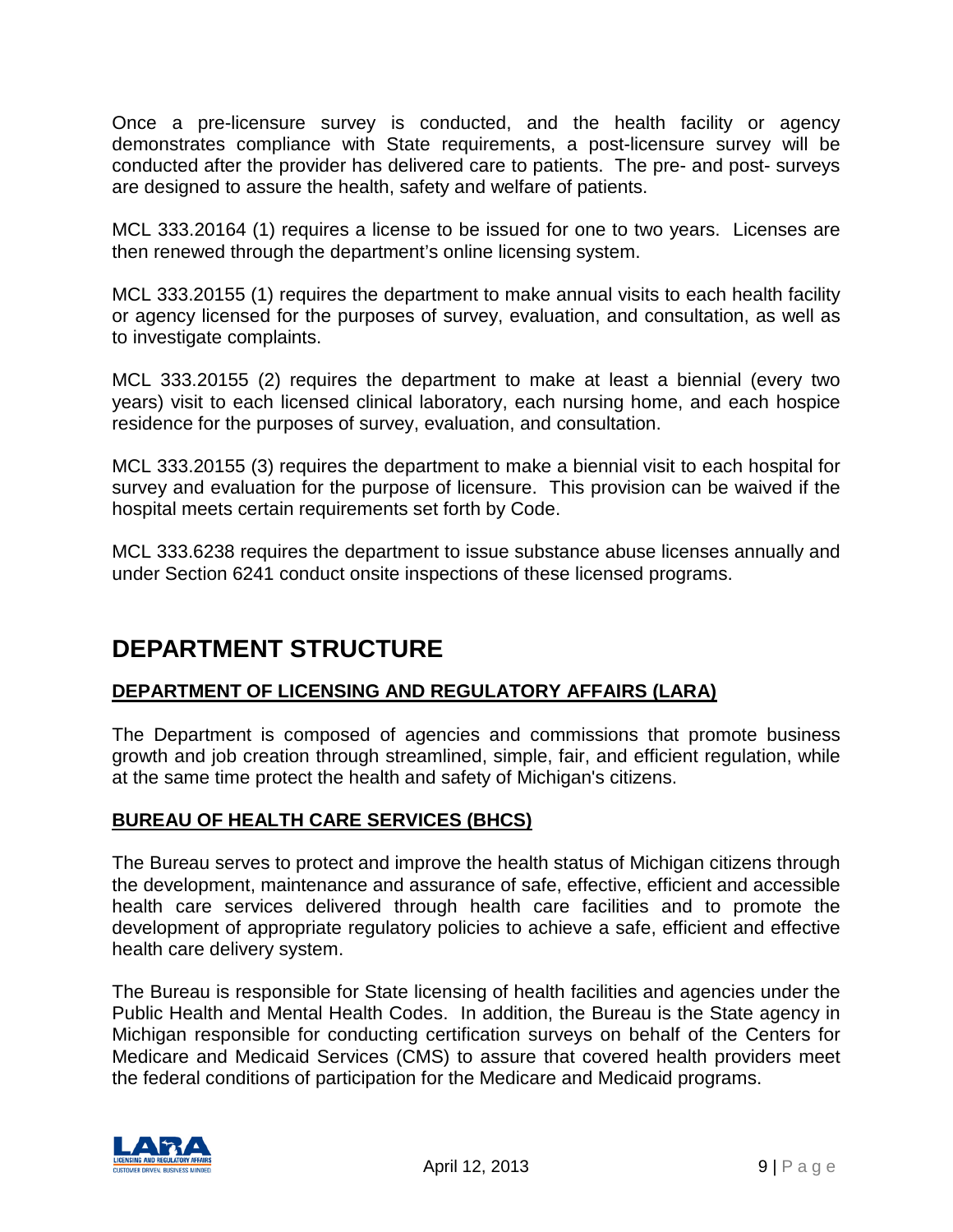Table 3 shows the types of health facilities and agencies that are required to be licensed in the State of Michigan, while table 5 shows the types of health providers and suppliers that can apply for federal certification.

#### **Table 3 Health Facilities Requiring State Licensure**

| Hospitals                                                 | <b>Hospice Agencies</b>      |
|-----------------------------------------------------------|------------------------------|
| Psychiatric Hospitals/Units                               | <b>Hospice Residences</b>    |
| <b>Partial Psychiatric Hospitalization Programs</b>       | <b>Nursing Homes</b>         |
| <b>Freestanding Outpatient Surgical Facilities (FSOF)</b> | <b>Clinical Laboratories</b> |
| <b>Substance Abuse Programs</b>                           |                              |

Like other states, Michigan has contracted with the federal government to perform certification inspections at health facilities participating in Medicare and Medicaid. Michigan receives federal dollars for performing this function that has and will continue to reduce the cost of licensing activity. In addition to certification inspections, the Bureau receives complaints filed by consumers and other interested parties against federally certified providers and suppliers. If the complaint alleges a violation of the federal conditions of participation in Medicare/Medicaid, the Bureau will investigate, including onsite inspections, on behalf of CMS.

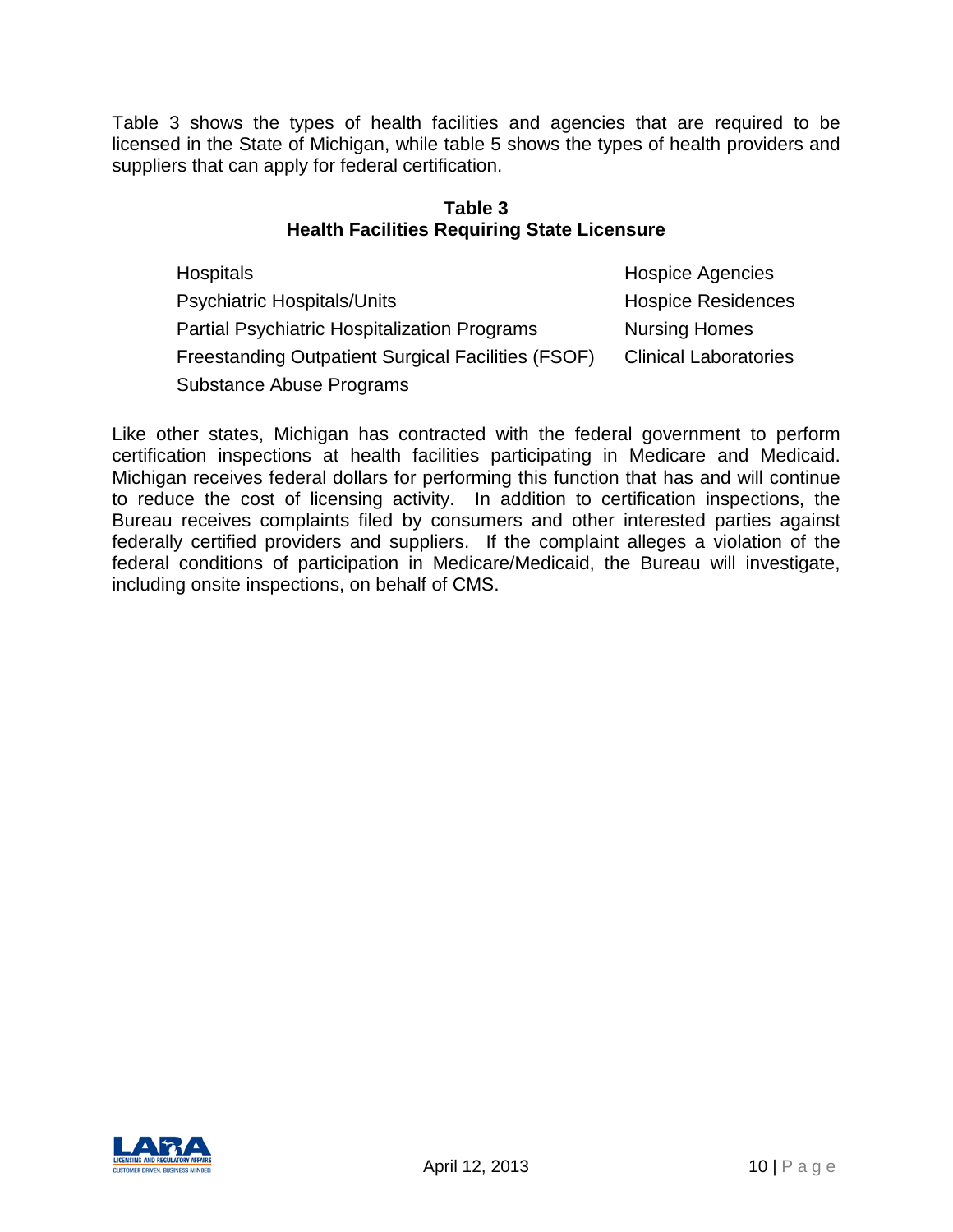#### **Table 4 Health Entities Requiring Certification to Participate in Medicare/Medicaid Conducted by the BHCS**

| <b>Hospitals</b>                                    |
|-----------------------------------------------------|
| <b>Psychiatric Hospitals/Units</b>                  |
| <b>Partial Psychiatric Hospitalization Programs</b> |
| <b>Ambulatory Surgical Centers/FSOF</b>             |
| Comprehensive Outpatient Rehab (CORF)               |
| <b>Outpatient Physical Therapy (OPT)</b>            |
| End-Stage Renal Dialysis (ESRD)                     |

Hospice Agencies Hospice Residences **Nursing Homes** Clinical Laboratories (CLIA) Home Health Agencies Portable X-Ray Providers **Rural Health Clinics** 

While it is important to recognize and understand the Bureau's scope of duties related to the federal certification activities, this report focuses primarily on those Bureau activities needed to maintain and support the state licensing functions set forth in Code.

# <span id="page-10-0"></span>**STATE LICENSED & FEDERALLY CERTIFIED PROVIDERS**

Table 5 lists (as of February 1, 2013) State licensed provider types, number of sites, and number of beds/treatment positions under Bureau oversight, excluding radiation machines (9,951) and clinical laboratories (7,830). All State licensed provider types can also be federally certified for participation in the Medicare and Medicaid programs.

| Type                                                | <b>Sites</b> | <b>Beds</b> |
|-----------------------------------------------------|--------------|-------------|
| <b>Acute Care Hospitals</b>                         | 169          | 26,139      |
| Hospices                                            | 111          | N/A         |
| <b>Hospice Residences</b>                           | 23           | 338         |
| <b>Psychiatric Hospitals/Units</b>                  | 60           | 2,175       |
| <b>Partial Psychiatric Hospitalization Programs</b> | 28           | 990         |
| <b>Freestanding Surgical Outpatient Facilities</b>  | 121          | N/A         |
| <b>Nursing Homes</b>                                | 442          | 46,757      |

**Table 5 State Licensed and Federally Certified Sites**

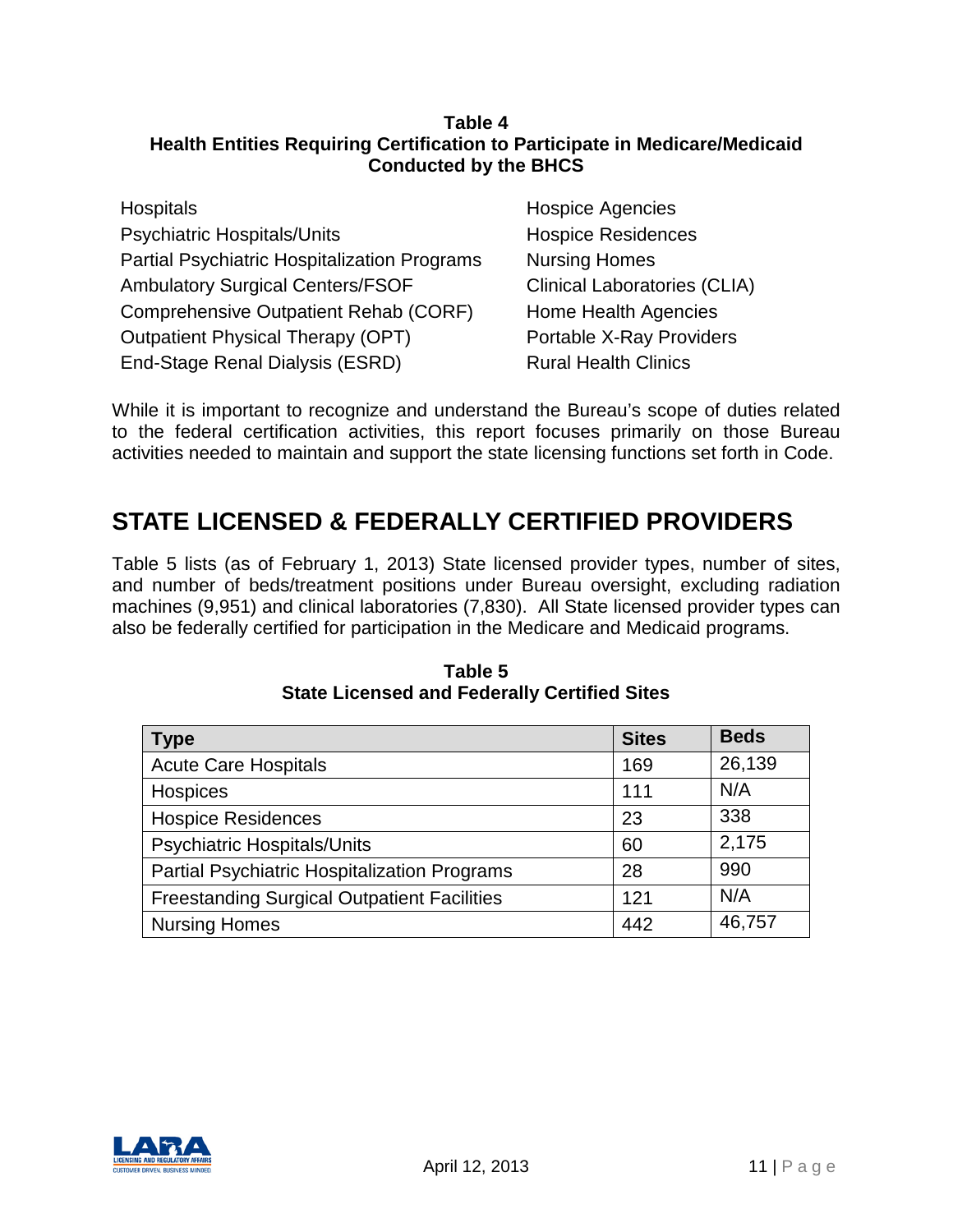Table 6 lists (as of February 1, 2013) other provider types that can be federally certified and the number of sites under Bureau oversight pursuant to CMS agreement (no state licensing required).

| <b>Sites</b>                                                                     |
|----------------------------------------------------------------------------------|
| 668                                                                              |
| 7,830                                                                            |
| 177                                                                              |
| 152                                                                              |
| 14                                                                               |
| 9                                                                                |
| 196                                                                              |
| *Net liganaed ainae 1000; liganaing requiremente remain in Cade (ace resempender |

**Table 6 Federally Certified Sites**

\*Not licensed since 1992; licensing requirements remain in Code (see recommendation).

# <span id="page-11-0"></span>**LICENSING ACTIVITY OVERVIEW**

In general, the majority of State licensing activities involve the issuance and renewal of licenses to qualified health facilities and agencies; conducting initial, routine and revisit surveys to determine compliance with State and federal requirements; and investigating complaints against providers.

Onsite surveys are routinely conducted by State surveyors (nurses, pharmacists, social workers, engineers, etc.) to determine if a health facility or agency is ready for licensure and certification prior to receiving and caring for patients or currently meeting State and federal requirements after licensure. These surveys are labor intensive that include, but limited to, intensive training of surveyors, pre-onsite preparations, travel, onsite survey time, report writing, revisits, and data input and record maintenance.

<span id="page-11-1"></span>Another labor intensive activity for the Bureau is the intake and investigation of complaints against State licensed and federally certified providers. In FY 2012, the Bureau received more than 2,022 complaints and 6,095 facility incidents reports against State licensed or federally certified providers. Long-term care related complaints (nursing homes, county medical care facilities, hospital long-term care units) accounted for 74% of all complaints received by the Bureau in FY 2012.

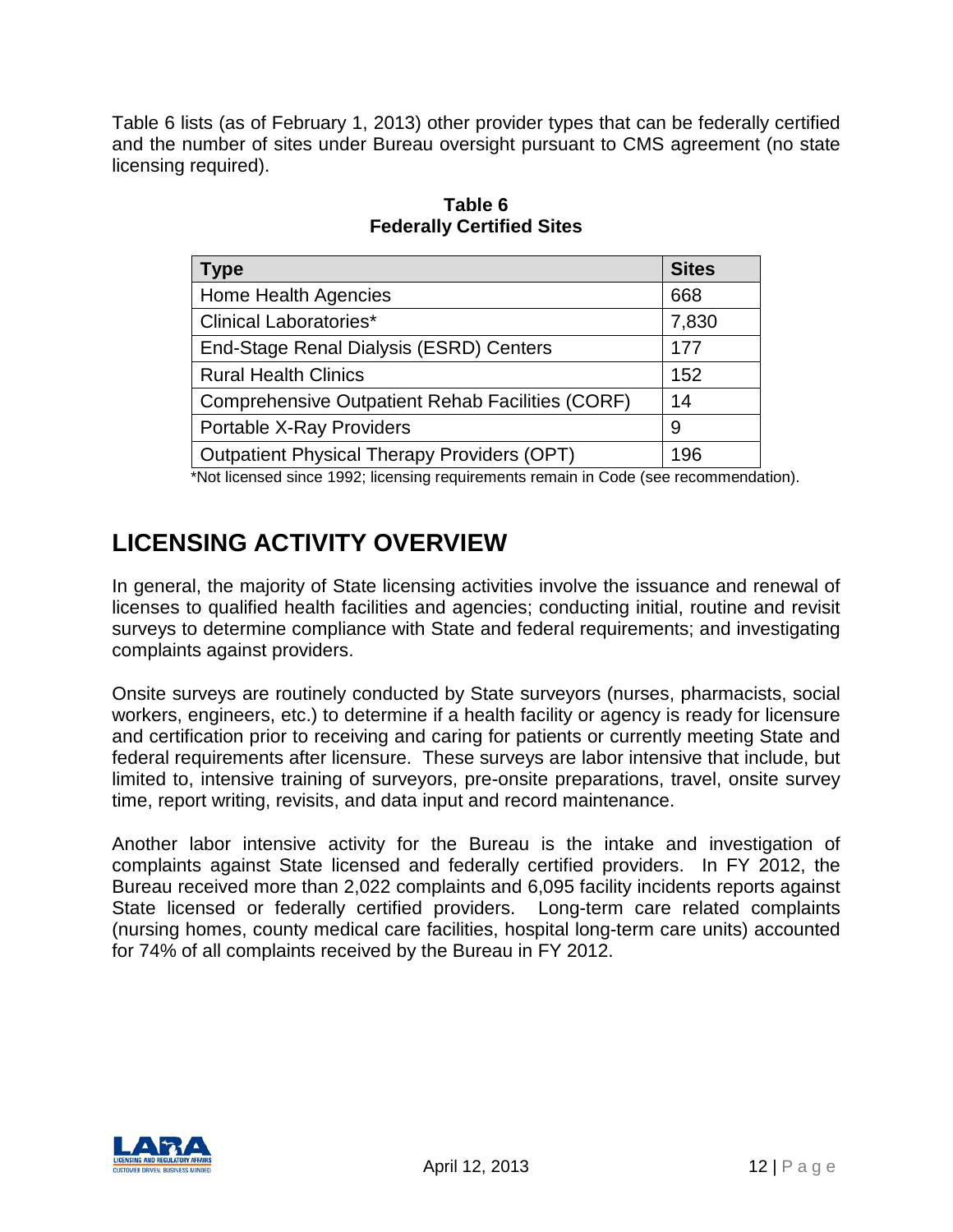# **BUDGET OVERVIEW**

The Bureau employs approximately 162 employees related to State licensing and federal certification activities. These positions include managers, secretaries, health care surveyors, and other support staff.

State licensing fees for health facilities and agencies have not been revised since the early 1980s, when State licensing of hospice residences was added to the Public Health Code. Even with the addition of hospice residences to the fee schedule, all other health facility and agency fees remained the same. The licensing fees paid by hospitals (\$8.28 per bed) and nursing homes (\$2.20 per bed) have remained the same since the 1970s, while operational costs to license and inspect health facilities and agencies have steadily increased. In addition, there are more licensed health facilities and agencies today with the growth of hospice agencies (currently no fee paid) and freestanding surgical outpatient facilities (\$238 per facility).

This fee proposal has a long-term goal to substantially reduce or completely eliminate the need for general funds dollars, create a cost-based fee schedule, and include funding for other enhancements that are designed to decrease the fixed operating costs of the State licensing program while increasing its efficiency and effectiveness.

| License Facility Type                              | Fee Schedule                               | Annual<br>Revenues |
|----------------------------------------------------|--------------------------------------------|--------------------|
| Hospitals*                                         | \$8.28 per bed                             | \$216,430          |
| <b>Hospice Agencies</b>                            | No Fee                                     | \$0                |
| <b>Hospice Residences</b>                          | \$200 per license + \$20 per bed           | \$11,360           |
| <b>Freestanding Surgical Outpatient Facilities</b> | \$238 per license                          | \$28,798           |
| Nursing Homes/CMCF/HLTCU                           | \$2.20 per bed                             | \$102,865          |
| Psychiatric Hospitals/Units*                       | $$600$ per license + \$7.50 per bed        | \$52,312           |
| Psych Partial Hospitalization Programs*            | \$600 per license + \$7.50 per Tx position | \$12,112           |
| Clinical Laboratories**                            | \$475 per license                          | \$0                |
| <b>TOTAL</b>                                       |                                            | \$411,767          |

**Table 7 Current State Licensing Fee Schedule and Estimated Generated Revenues**

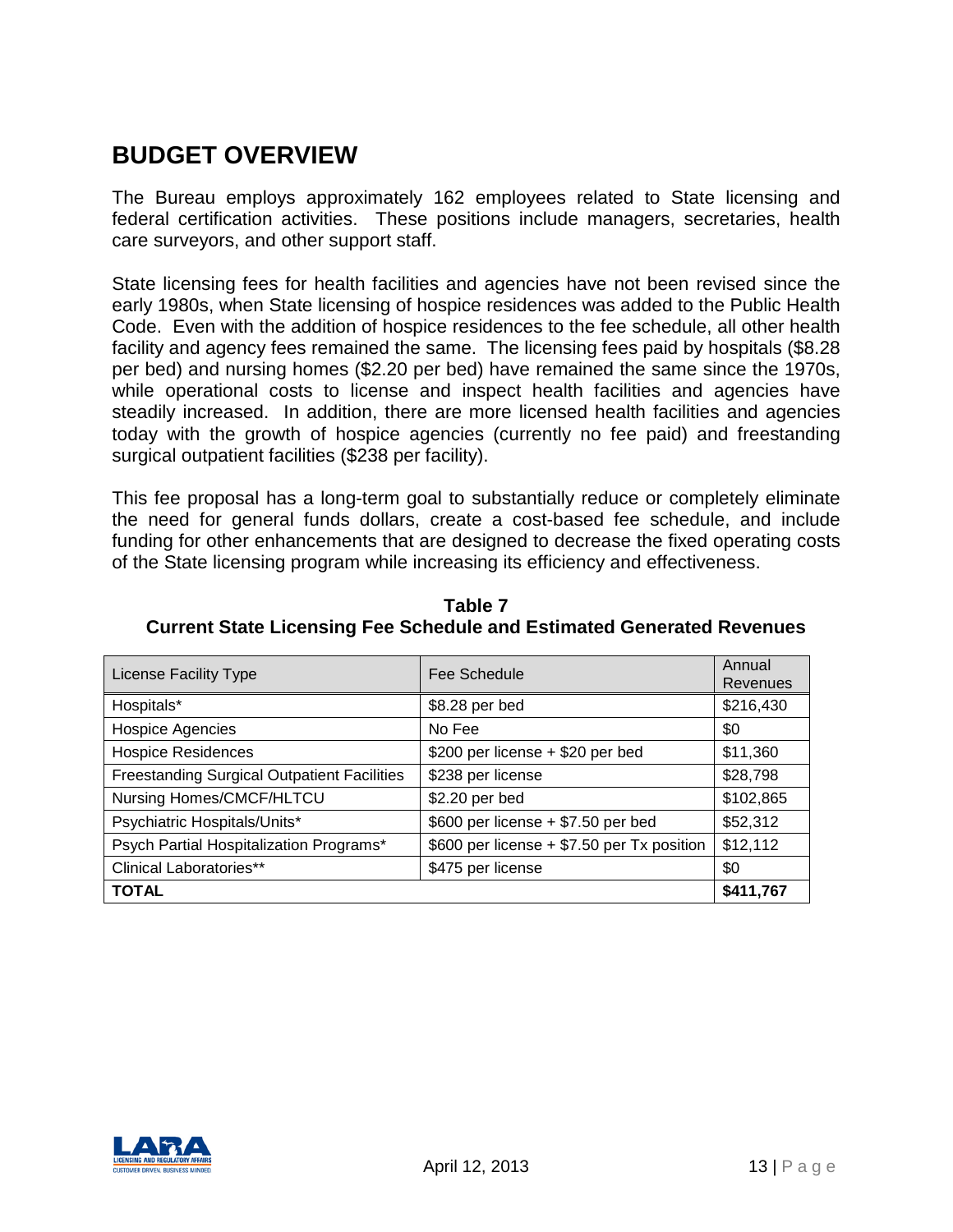#### **Table 8 Proposed State Licensing Fee Schedule and Estimated Generated Revenues**

| <b>License Facility Type</b>                       | Fee Schedule                        | Annual<br>Revenues |
|----------------------------------------------------|-------------------------------------|--------------------|
| Hospitals*                                         | $$1,500$ per license + \$40 per bed | \$1,299,060        |
| <b>Hospice Agencies</b>                            | \$1,500 per license                 | \$166,500          |
| <b>Hospice Residences</b>                          | $$1,500$ per license + \$20 per bed | \$41,260           |
| <b>Freestanding Surgical Outpatient Facilities</b> | \$1,500 per license                 | \$181,500          |
| Nursing Homes/CMCF/HLTCU                           | $$1,500$ per license + \$20 per bed | \$1,598,140        |
| Psychiatric Hospitals/Units*                       | $$1,500$ per license + \$30 per bed | \$155,250          |
| Psych Partial Hospitalization Programs*            | Recommend deregulation              | \$0                |
| <b>Clinical Laboratories**</b>                     | Recommend deregulation              | \$0                |
| <b>TOTAL</b>                                       |                                     | \$3,441,710        |

\* Licensing fee is biennial (every two years)

\*\*State licensing program deactivated in 1992/number of laboratories is estimated by on CLIA data.

#### **Table 9 Current and Proposed Annual Licensing Fee Range by Health Facility Type**

| License Facility Type       | <b>Smallest State Facility</b> |         | <b>Largest State Facility</b> |             |            |          |
|-----------------------------|--------------------------------|---------|-------------------------------|-------------|------------|----------|
|                             | <b>Beds</b>                    | Current | Proposed                      | <b>Beds</b> | Current    | Proposed |
| Hospitals                   | 8                              | \$66    | \$1,820                       | 1,040       | \$8,611.20 | \$43,100 |
| Hospice Agencies            | N/A                            | \$0     | \$1,500                       | N/A         | \$0        | \$1,500  |
| <b>Hospice Residences</b>   | 6                              | \$320   | \$1,620                       | 32          | \$840      | \$2,140  |
| <b>FSOFs</b>                | N/A                            | \$238   | \$1,500                       | N/A         | \$238      | \$1,500  |
| Nursing Homes/CMCF/HLTCU    | 7                              | \$15    | \$1,640                       | 330         | \$726      | \$8,100  |
| Psychiatric Hospitals/Units | 10                             | \$337   | \$1,800                       | 139         | \$821      | \$5,670  |

#### **Table 10 Estimated State Licensure Inspection Costs by Health Facility or Agency Type**

| License Facility Type                              | No. of<br>Inspectors* | Average Days<br>to Inspect | <b>Estimated Costs**</b> |
|----------------------------------------------------|-----------------------|----------------------------|--------------------------|
| Hospitals                                          | $4-6$                 | $3 - 4$                    | \$5,410 - \$10,800       |
| Hospice Agencies/Residences                        | $1 - 3$               | $2 - 3$                    | $$900 - $4,050$          |
| <b>Freestanding Surgical Outpatient Facilities</b> | $1 - 3$               | $1 - 2$                    | $$450 - $3,000$          |
| Nursing Homes/CMCF/HLTCU                           | $4-6$                 | $3 - 4$                    | $$5,400 - $9,600$        |
| Psychiatric Hospitals/Units                        | $2 - 3$               | $2 - 4$                    | $$1,800 - $5,400$        |

\* Inspectors include nurses, engineers, social workers, dietitians, etc.

\*\*Costs include staffing and travel costs, but not fixed costs such as equipment, fringes, offices, etc.

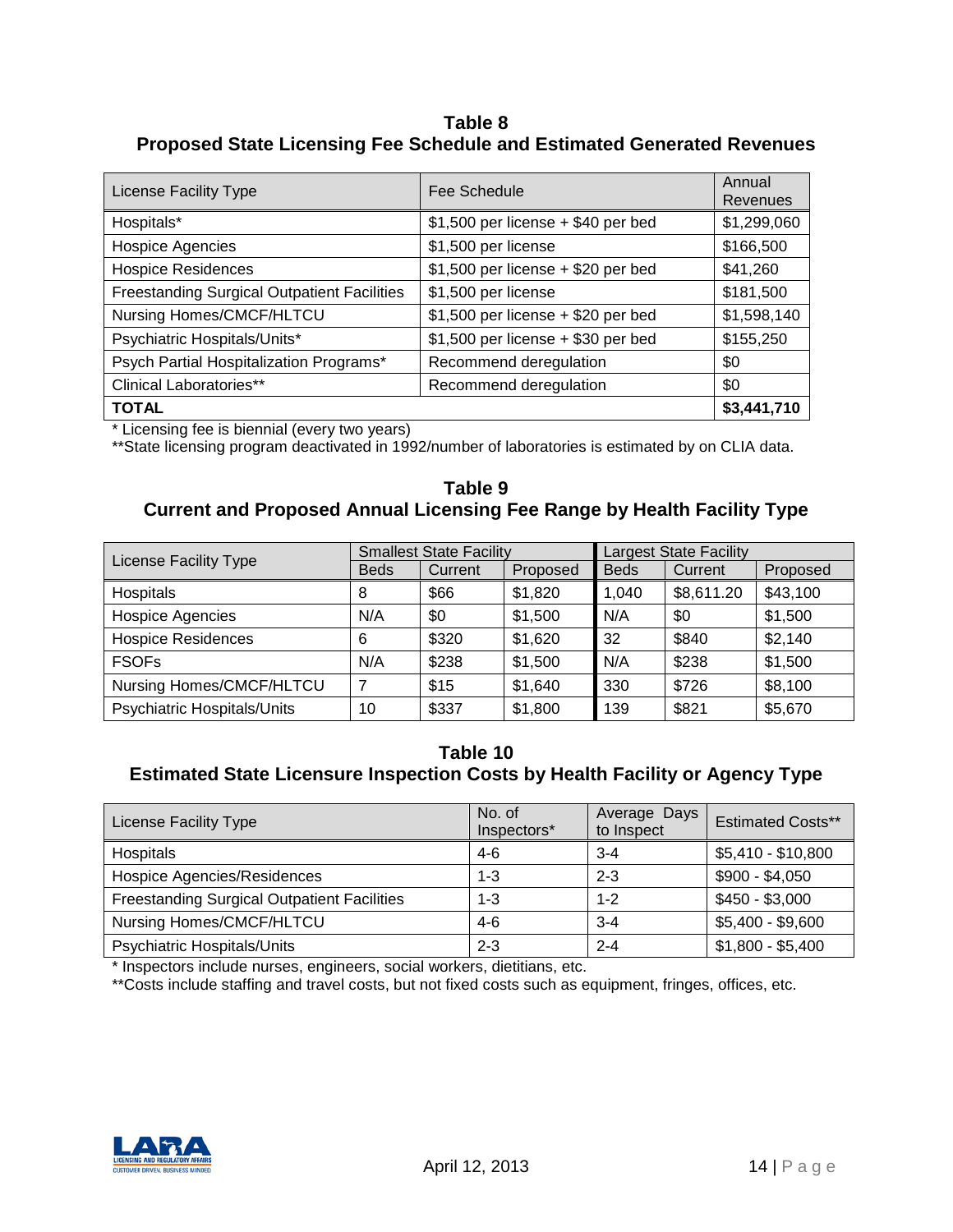#### **Table 11 FY12 Bureau Budget/Expenditures for State and Federal Surveys and Certifications**

| Categories                 | <b>Expenditures</b> |
|----------------------------|---------------------|
| <b>Salaries</b>            | \$9,093,852         |
| Retirement/Fringe Benefits | \$5,878,782         |
| <b>Other Direct Costs</b>  | \$3,290,906         |
| Indirect                   | \$534,719           |
| <b>TOTAL</b>               | \$18,798,259        |

# **2013 PROVIDER DIRECTORY**

In accordance with Section 731(1), the 2013 Provider Directory can be obtained from this link: [http://www.michigan.gov/documents/lara/BHCS\\_2013\\_ProviderDirectory\\_04-](http://www.michigan.gov/documents/lara/BHCS_2013_ProviderDirectory_04-05-2013__416672_7.pdf) [05-2013\\_\\_416672\\_7.pdf.](http://www.michigan.gov/documents/lara/BHCS_2013_ProviderDirectory_04-05-2013__416672_7.pdf)

In addition this report and directory have been posted to the following websites:

- The Health Facilities Division of the Bureau of Health Care Services: [www.michigan.gov/bhcs.](http://www.michigan.gov/bhcs)
- The All About LARA section Legislative Reports of the Department of Licensing and Regulatory Affairs: [www.michigan.gov/lara.](http://www.michigan.gov/lara)

This directory lists all facilities and agencies either State licensed or federally certified in Michigan, including:

- Acute care hospitals;
- Home health agencies;
- Hospices;
- Hospice residences;
- Psychiatric units in general hospitals;
- Psychiatric hospitals;
- Partial hospitalization psychiatric programs;
- Outpatient surgical facilities;
- Laboratories;
- End stage renal disease facilities;
- Rural health clinics;
- Substance abuse programs;
- Long-term care facilities including nursing homes;
- Hospital long-term care units;
- County medical care facilities; and
- Radiation machines.

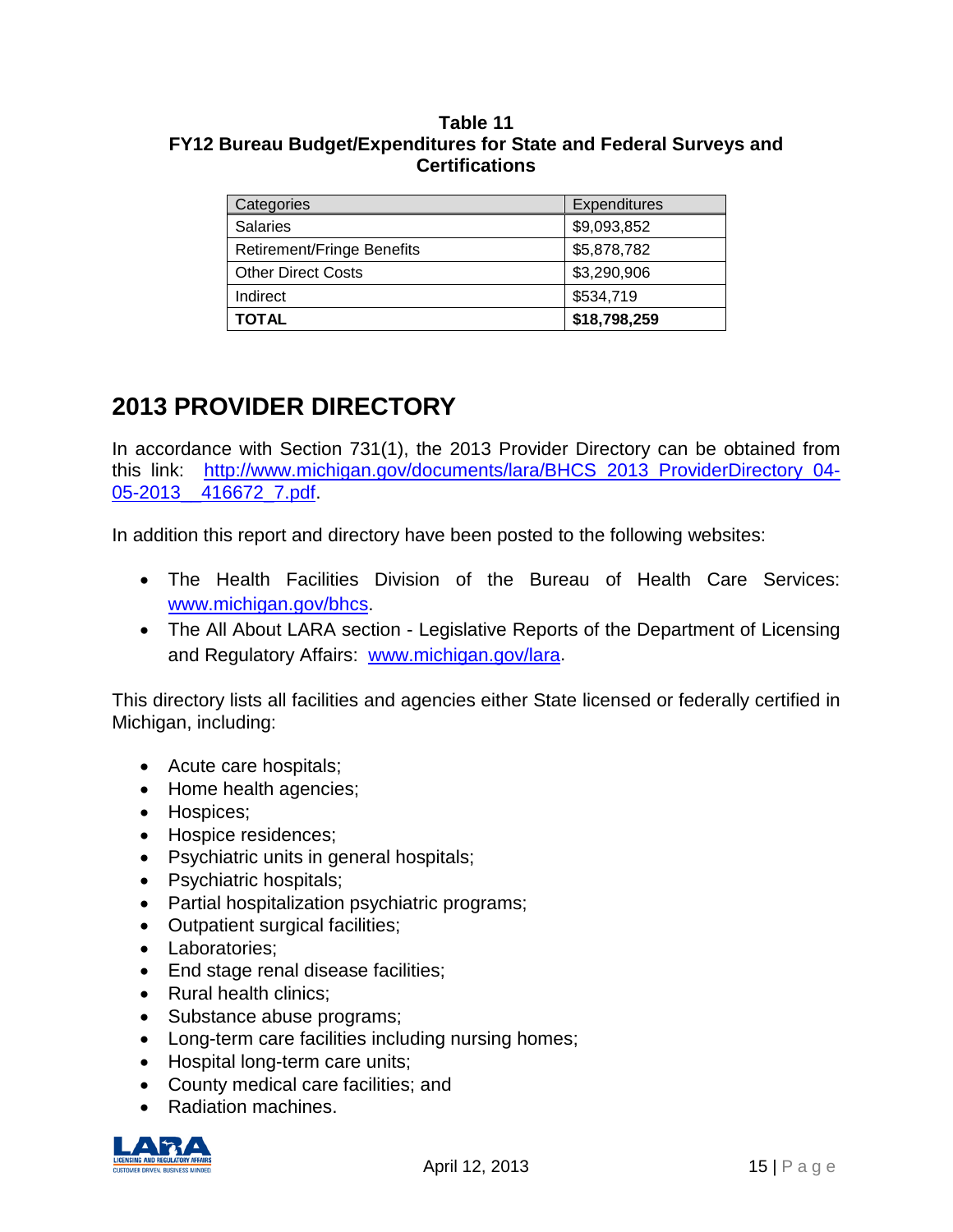# **APPENDIX I - STAKEHOLDER SURVEY**

### <span id="page-15-0"></span>**OVERVIEW**

In accordance with Section 731(2), the Bureau completed a survey of stakeholders in 2012 to gauge support for modification to the current fee schedule to support licensing activities. The survey tool was sent by E-mail to more than 1,000 healthcare providers and interested parties (hospitals, nursing homes, hospices, surgery centers, and consumer advocacy groups) using Survey Monkey. Appendix I summarizes the survey findings.

Stakeholder Survey Overview

| <b>Organizational Interest</b>       | No. Responses | Percent |
|--------------------------------------|---------------|---------|
| <b>Acute Care Hospitals</b>          | 43            | 14%     |
| Psychiatric Hospitals/Units/Programs | 3             | $1\%$   |
| Hospice                              | 12            | 4%      |
| <b>Freestanding Surgical Centers</b> | 28            | 9%      |
| Long Term Care                       | 213           | 71%     |
| Total (3 unknown responders)         | 302           |         |
| <b>Licensed Provider Responses</b>   |               |         |
| <b>Licensed Providers</b>            | 282           | 93%     |
| <b>Non-licensed Responders</b>       | 12            | 4%      |

Key Survey Findings

| <b>Survey Questions</b>                                                    |     | Percent |
|----------------------------------------------------------------------------|-----|---------|
| #4 Important to issue license within 90 days from application.             |     | 93%     |
| #9 Important to conduct timely revisits after deficient practice is sited. |     | 97%     |
| #10 Support to improve timeliness and effectiveness of licensing process.  |     | 85%     |
| #11 Care and treatment generally better when inspections are performed.    |     | 35%     |
| #12 Bureau should respond timely to citizen complaints against providers.  |     | 92%     |
| #13 Fees should support cost of licensing activities.                      |     | 49%     |
| #14 Support reasonable license fee increase.                               |     | 37%     |
| <b>FSOF related responders</b>                                             | 52% |         |
| Hospice related responders                                                 | 52% |         |
| Hospital related responders                                                | 67% |         |
| Nursing home related responders                                            | 30% |         |
| Psychiatric related responders                                             | 68% |         |
| #15 Actively opposed to a license fee increase.                            |     | 45%     |

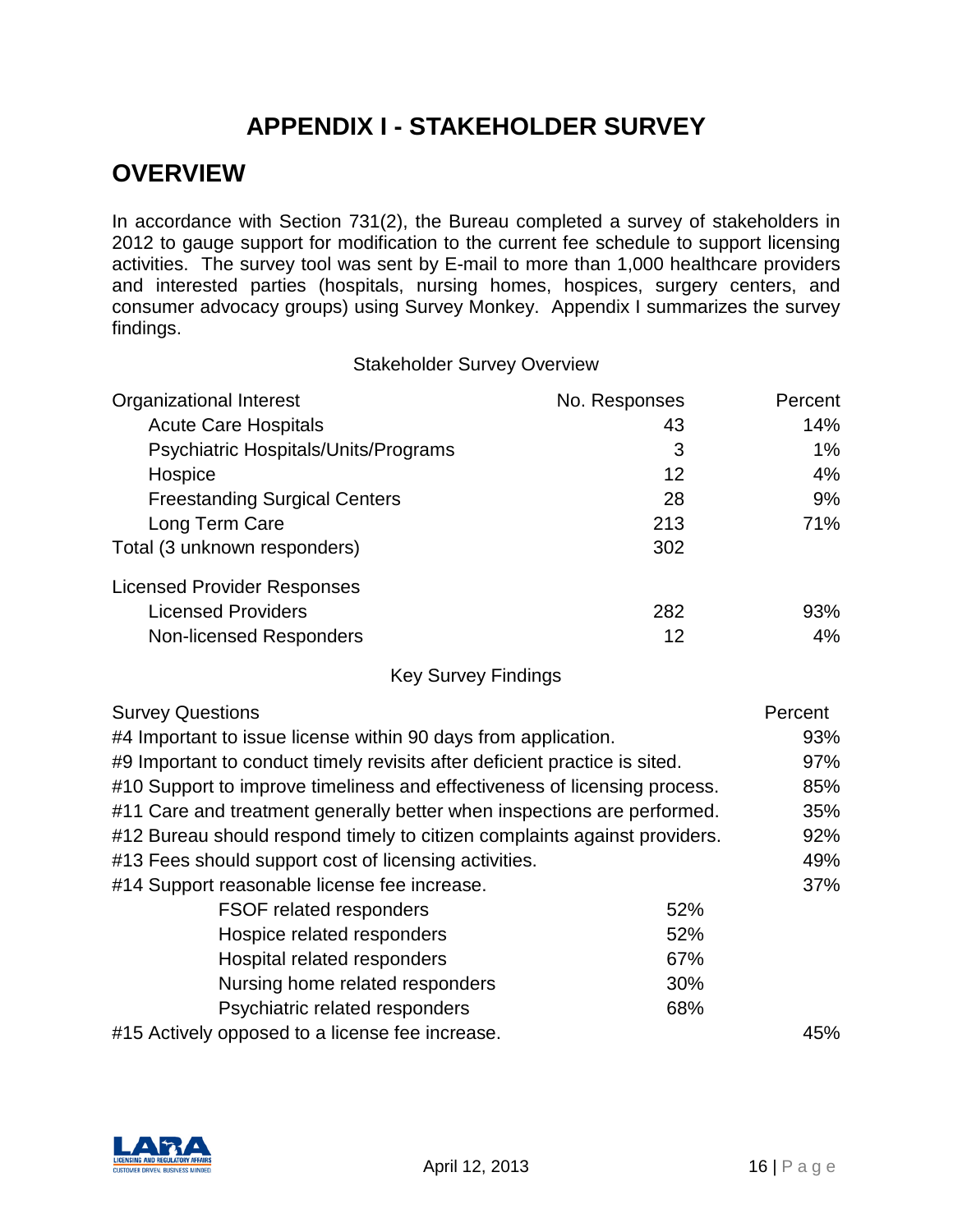# **SURVEY TOOL**

1. Please select the type of health facility/agency that best describes your organization's interest:

|    | Hospital (includes acute, rehab, long-term-acute care)<br>Psychiatric Hospital (exclude psychiatric units that are part of acute care hospital)<br>Hospice Agency   Hospice Residence<br><b>Freestanding Surgical Outpatient Facility</b><br>Nursing Home (includes county medical care facilities, hospital long-term-care units)<br><b>Clinical Laboratory</b> |  |  |  |
|----|------------------------------------------------------------------------------------------------------------------------------------------------------------------------------------------------------------------------------------------------------------------------------------------------------------------------------------------------------------------|--|--|--|
| 2. | Is your organization currently licensed by BHS? $\Box$ YES $\Box$ NO                                                                                                                                                                                                                                                                                             |  |  |  |
|    | a. If no, is your organization currently applying for a license? $\Box$ YES $\Box$<br>NO                                                                                                                                                                                                                                                                         |  |  |  |
|    | i. If yes, how important is it to your organization to have a license issued<br>within 90 days from application? $\Box$ Extremely $\Box$ Important $\Box$ Not<br>Important                                                                                                                                                                                       |  |  |  |
| 3. | How long has your health facility/agency been licensed?                                                                                                                                                                                                                                                                                                          |  |  |  |
|    | Less than 2 years<br>Between 2 to 5 years<br>More than 5 years<br>Not yet licensed                                                                                                                                                                                                                                                                               |  |  |  |
| 4. | When was your health facility/agency last surveyed for state licensing purposes?                                                                                                                                                                                                                                                                                 |  |  |  |
|    |                                                                                                                                                                                                                                                                                                                                                                  |  |  |  |

| $\Box$ Less than 2 years ago | Between 2 to 5 years ago |
|------------------------------|--------------------------|
| $\Box$ More than 5 years ago | $\Box$ Not yet licensed  |

- 5. New facility construction, by Code, involves a coordinated process of licensure and initial Medicare/Medicaid certification. How valuable/important is it to your organization to receive timely licensure approval, followed by a timely initial certification inspection on new facilities?  $\Box$  Very Important  $\Box$  Important  $\Box$  Not Important
- 6. The department is required to perform routine onsite inspections and complaint investigations to assure licensed health facilities/agencies are delivering care and services as required by law. These unannounced onsite reviews are also valuable learning opportunities for licensed providers to improve services and protect patients. How valuable/important is it to your organization that inspection reports of deficient practices are issued by the State within 10 business days after the conclusion of the inspection?  $\Box$  Very Important  $\Box$  Important  $\Box$  Not Important